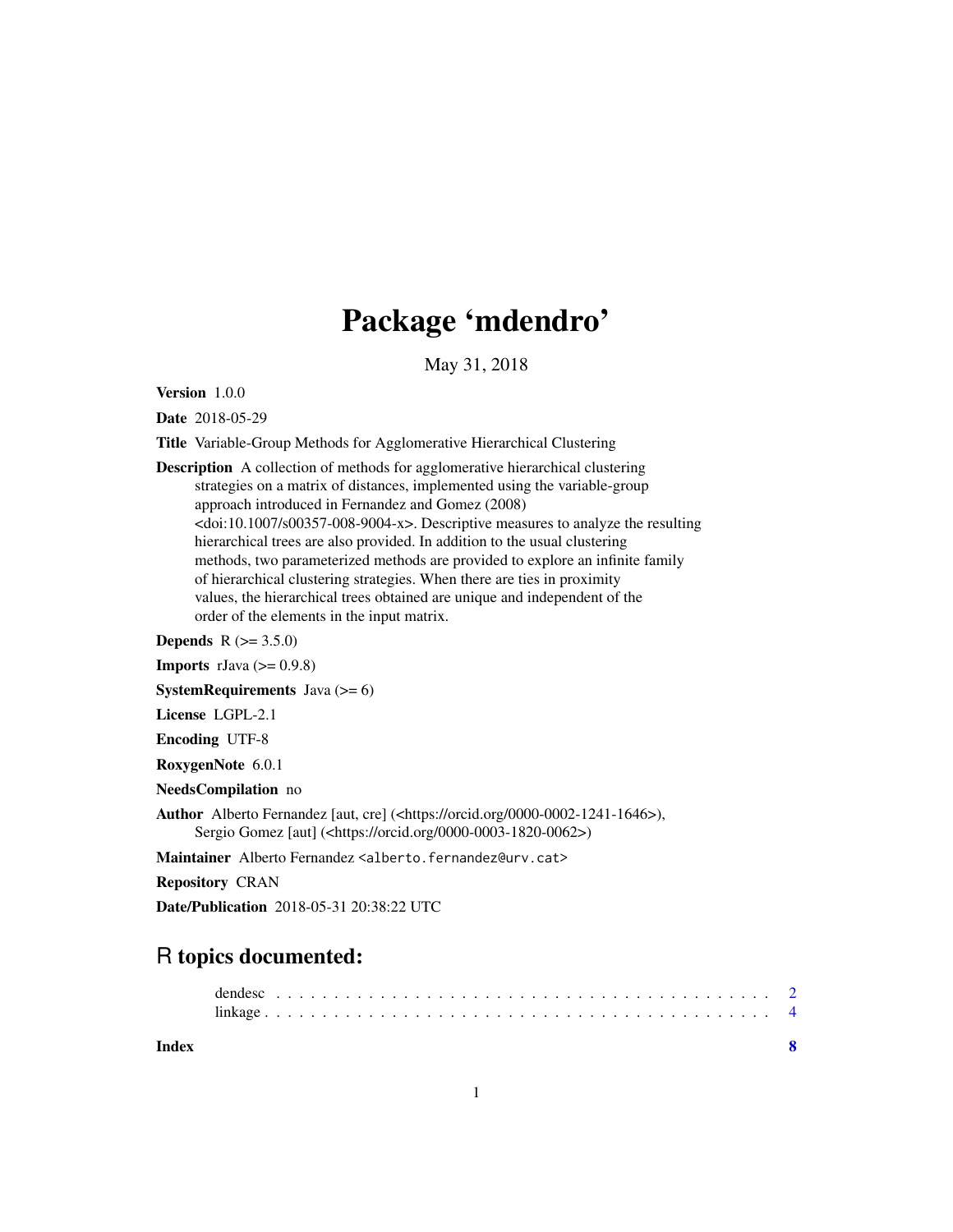<span id="page-1-2"></span><span id="page-1-0"></span>

#### <span id="page-1-1"></span>Description

Descriptive measures for analyzing objects of class ["dendrogram"](#page-0-0).

#### Usage

ntb(dendro) ultrametric(dendro) mae(prox, ultr)

sdr(prox, ultr)

#### Arguments

| dendro | Object of class "dendrogram" as produced by linkage () or by as . dendrogram ()<br>applied to the hierarchical trees returned by $hclust()$ and $agnes()$ . |
|--------|-------------------------------------------------------------------------------------------------------------------------------------------------------------|
| prox   | Object of class "dist" containing the proximity data used to build the dendro-<br>gram.                                                                     |
| ultr   | Object of class "dist" containing the ultrametric distances in the dendrogram,<br>sorted in the same order as the proximity data in prox.                   |

#### Details

This package allows the calculation of several descriptive measures for dendrograms, such as normalized tree balance, cophenetic correlation coefficient, normalized mean absolute error, and space distortion ratio.

For each node in a dendrogram, its entropy is calculated using the concept of Shannon's entropy, which gives a maximum entropy of 1 to nodes merging subdendrograms with the same number of leaves. The average entropy for all nodes in a dendrogram is called its tree balance. Normalized tree balance is computed by the [ntb\(](#page-1-1)) function as the ratio between the tree balance of a dendrogram and the minimum tree balance of any dendrogram with the same number of elements. Perfectly balanced dendrograms have a normalized tree balance equal to 1, while binary dendrograms formed chaining one new element at a time have a normalized tree balance equal to 0.

To calculate the cophenetic correlation coefficient, the [cor\(](#page-0-0)) function in the **stats** package needs that the matrix of ultrametric distances (also known as cophenetic distances) and the matrix of proximity data used to build the corresponding dendrogram, they both have their rows and columns sorted in the same order. When the [cophenetic\(](#page-0-0)) function is used with objects of class ["hclust"](#page-0-0), it returns ultrametric matrices sorted in appropriate order. However, when the [cophenetic\(](#page-0-0)) function is used with objects of class ["dendrogram"](#page-0-0), it returns ultrametric matrices sorted in the order of dendrogram leaves. The [ultrametric\(](#page-1-1)) function in this package returns ultrametric matrices in appropriate order to calculate the cophenetic correlation coefficient using the [cor\(](#page-0-0)) function.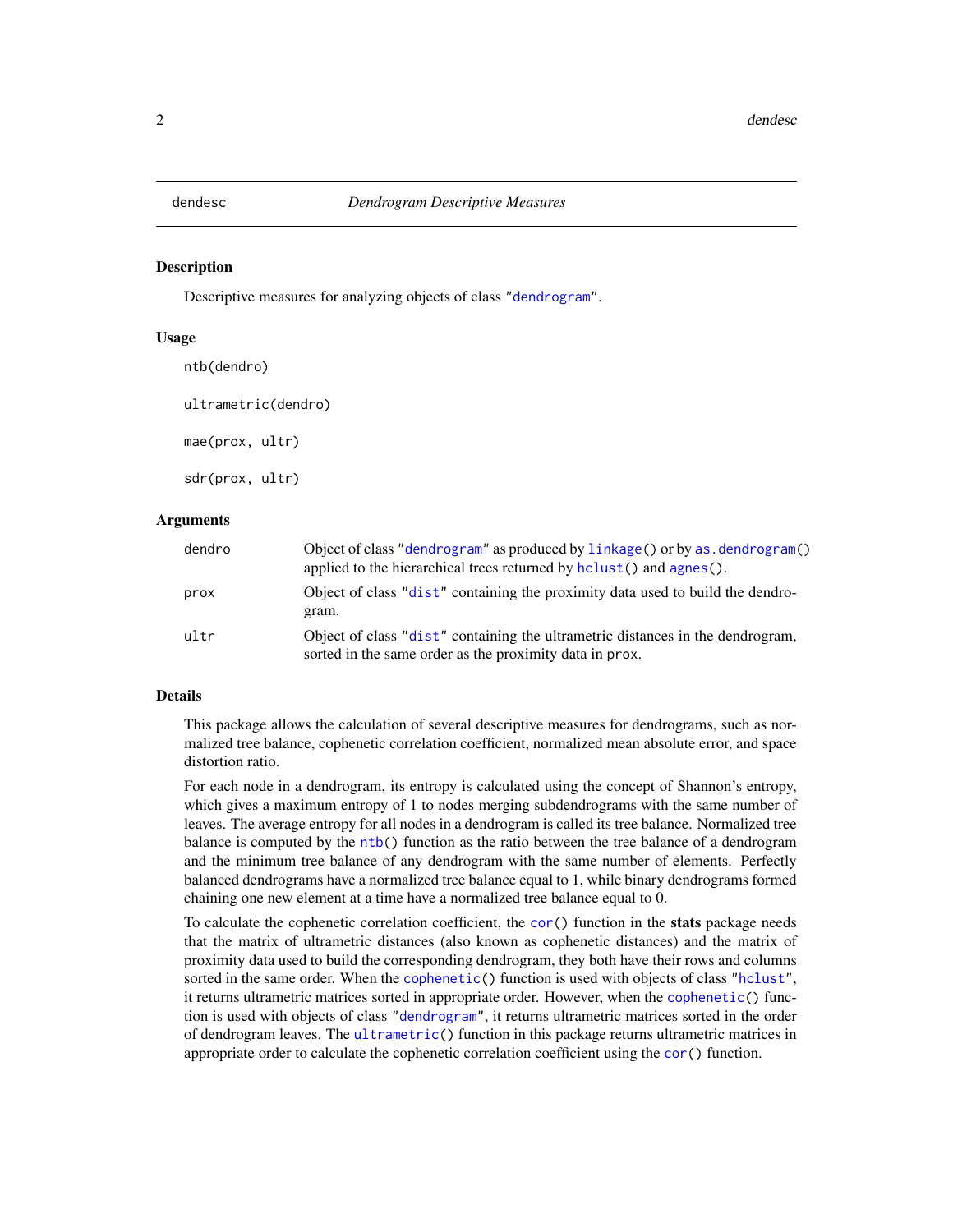#### <span id="page-2-0"></span>dendesc<sup>3</sup> and the set of the set of the set of the set of the set of the set of the set of the set of the set of the set of the set of the set of the set of the set of the set of the set of the set of the set of the set o

The space distortion ratio of a dendrogram is computed by the [sdr\(](#page-1-1)) function as the difference between the maximum and minimum ultrametric distances, divided by the difference between the maximum and minimum original distances used to build the dendrogram. Space dilation occurs when the space distortion ratio is greater than 1.

#### Functions

- ntb: Returns a number between 0 and 1 representing the normalized tree balance of the input dendrogram.
- ultrametric: Returns an object of class ["dist"](#page-0-0) containing the ultrametric distance matrix sorted in the same order as the proximity matrix used to build the corresponding dendrogram.
- mae: Returns the normalized mean absolute error.
- sdr: Returns the space distortion ratio.

#### See Also

[linkage\(](#page-3-1)) in this package, [hclust\(](#page-0-0)) in the stats package, and [agnes\(](#page-0-0)) in the cluster package for building hierarchical trees.

#### Examples

```
## distances between 21 cities in Europe
data(eurodist)
## comparison of dendrograms in terms of the following descriptive mesures:
## - normalized tree balance
## - cophenetic correlation coefficient
## - normalized mean absolute error
## - space distortion ratio
## single linkage (call to the mdendro package)
dendro1 <- linkage(eurodist, method="single")
ntb(dendro1) # 0.2500664
ultr1 <- ultrametric(dendro1)
cor(eurodist, ultr1) # 0.7842797
mae(eurodist, ultr1) # 0.6352011
sdr(eurodist, ultr1) # 0.150663
## complete linkage (call to the stats package)
dendro2 <- as.dendrogram(hclust(eurodist, method="complete"))
ntb(dendro2) # 0.8112646
ultr2 <- ultrametric(dendro2)
cor(eurodist, ultr2) # 0.735041
mae(eurodist, ultr2) # 0.8469728
sdr(eurodist, ultr2) # 1
## unweighted arithmetic linkage (UPGMA)
dendro3 <- linkage(eurodist, method="arithmetic", weighted=FALSE)
ntb(dendro3) # 0.802202
ultr3 <- ultrametric(dendro3)
cor(eurodist, ultr3) # 0.7279432
```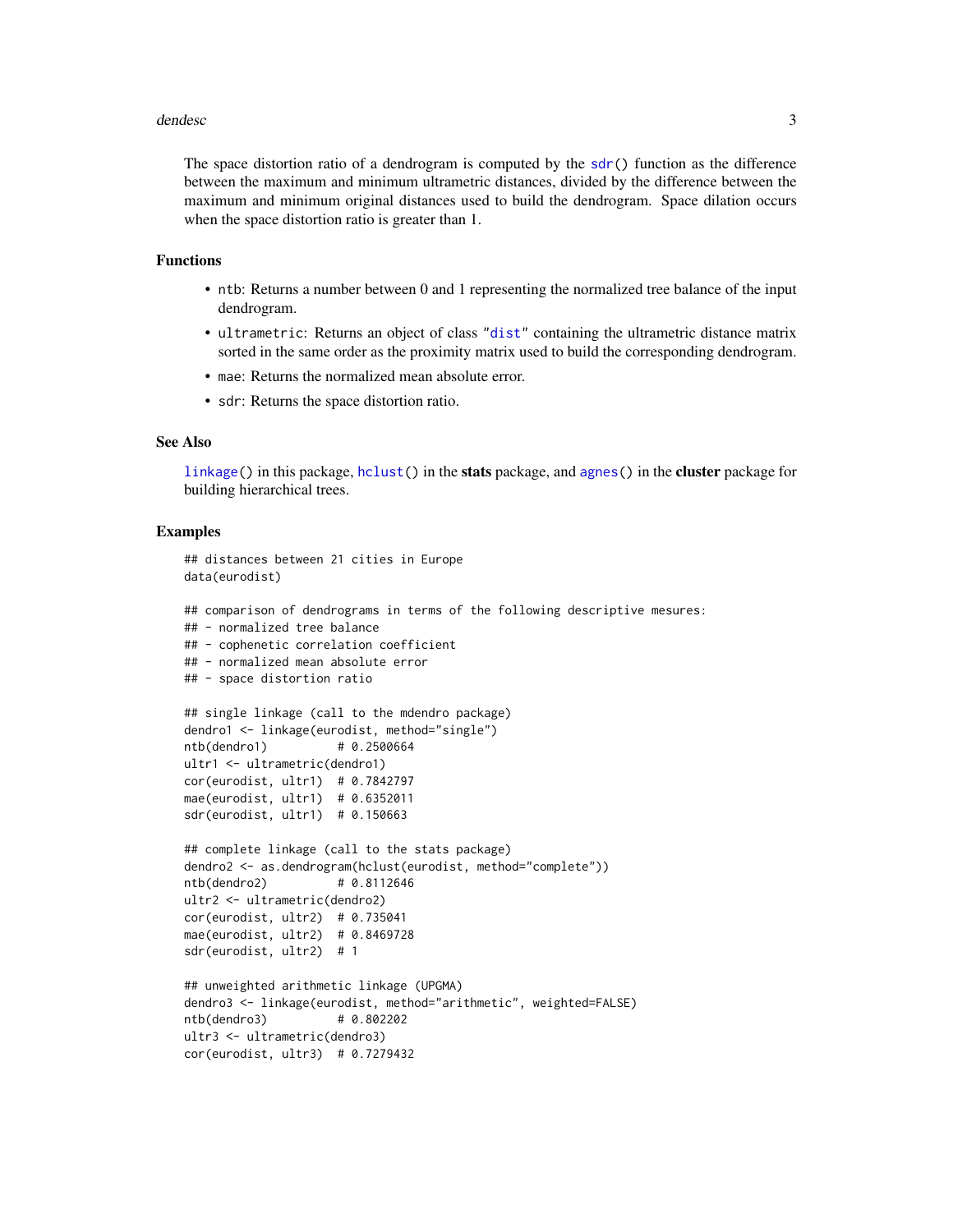#### <span id="page-3-0"></span>4 linkage blank om de staat in de staat 1990 en 1990 en 1990 en 1990 en 1990 en 1990 en 1990 en 1990 en 1990 e

```
mae(eurodist, ultr3) # 0.294578
sdr(eurodist, ultr3) # 0.5066903
## unweighted geometric linkage
dendro4 <- linkage(eurodist, method="geometric", weighted=FALSE)
ntb(dendro4)
ultr4 <- ultrametric(dendro4)
cor(eurodist, ultr4) # 0.7419569
mae(eurodist, ultr4) # 0.2891692
sdr(eurodist, ultr4) # 0.4548112
```
<span id="page-3-1"></span>linkage *Linkage Methods for Hierarchical Clustering*

#### Description

Agglomerative hierarchical clustering of a matrix of dissimilarities.

#### Usage

```
linkage(prox, method = "arithmetic", weighted = FALSE, par.method = 0,
  digits = NULL)
```
#### Arguments

| prox       | Object of class "dist" containing the lower triangle of a proximity matrix in<br>the form of distances.                                                                                                                                                                                                                                                                                                                                                                                                                                                                                                                 |  |  |  |
|------------|-------------------------------------------------------------------------------------------------------------------------------------------------------------------------------------------------------------------------------------------------------------------------------------------------------------------------------------------------------------------------------------------------------------------------------------------------------------------------------------------------------------------------------------------------------------------------------------------------------------------------|--|--|--|
| method     | Character string specifying the linkage method to be used. This should be one<br>of: "versatile", "single", "complete", "arithmetic" (default), "geometric",<br>"harmonic", "ward", "centroid" or "flexible". See the Details section.                                                                                                                                                                                                                                                                                                                                                                                  |  |  |  |
| weighted   | Logical to choose between the weighted and the unweighted (default) versions<br>of some clustering methods. Weighted clustering gives merging branches in a<br>hierarchical tree equal weight regardless of the number of individuals carried on<br>each branch. Such a procedure weights the individuals unequally, contrasting<br>with unweighted clustering that gives equal weight to each individual in the<br>clusters. This parameter has no effect on the "single", "complete" and "ward"<br>linkages.                                                                                                          |  |  |  |
| par.method | A real value in the range [-1, 1] required as parameter for the methods "versatile"<br>and "flexible". See the <i>Details</i> section.                                                                                                                                                                                                                                                                                                                                                                                                                                                                                  |  |  |  |
| digits     | Integer specifying the precision, i.e. the number of significant decimal digits<br>of the data and for the calculations. This is a very important parameter, since<br>equal proximity values at a certain precision may become different by increasing<br>its value. Thus, it may be responsible of the existence of tied distances. The<br>rule should be not to use a precision larger than the resolution given by the<br>experimental setup that has generated the data. If digits=NULL (default), then<br>the precision is set to that of the data value with the largest number of significant<br>decimal digits. |  |  |  |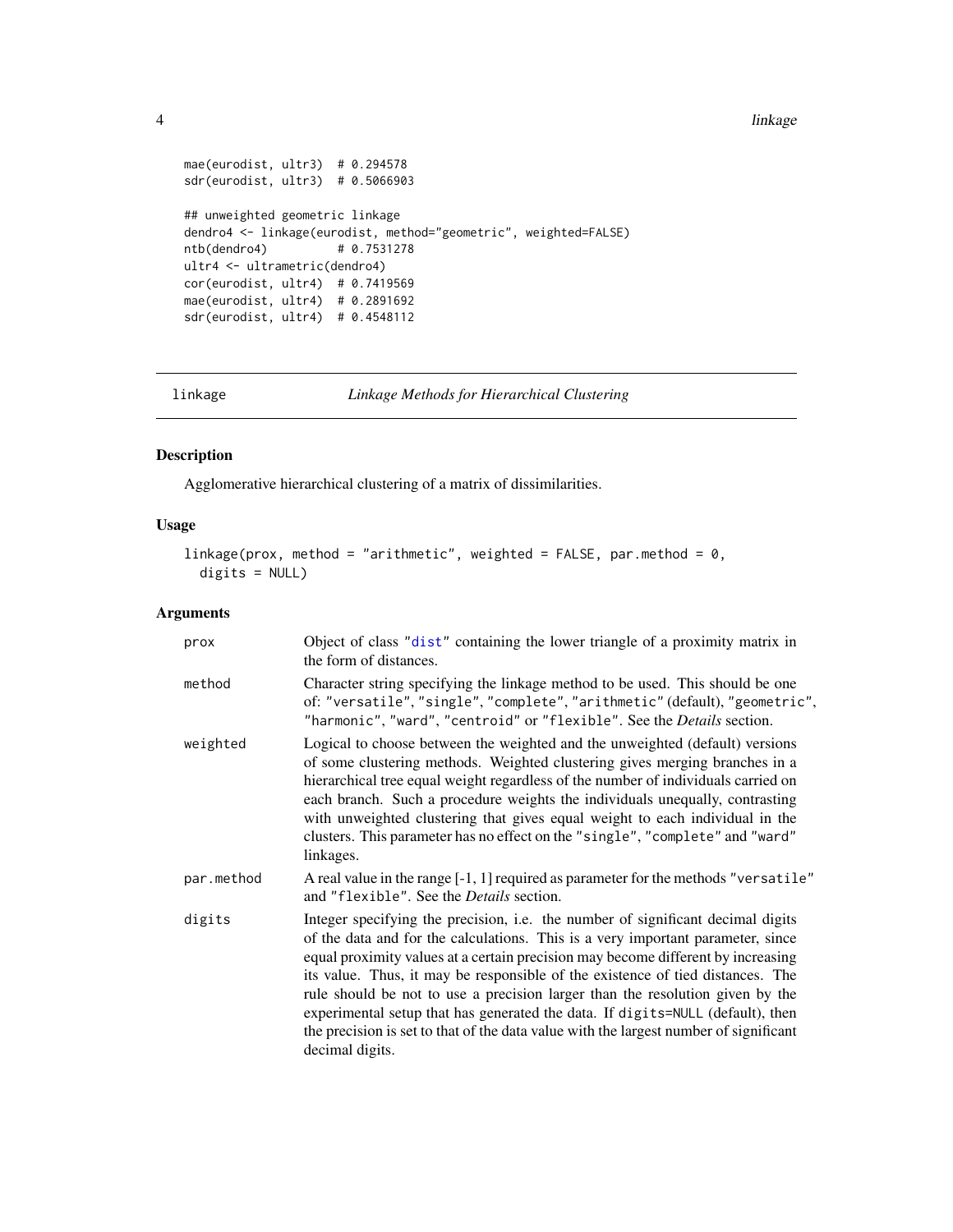#### <span id="page-4-0"></span>linkage 55 and 55 and 55 and 55 and 55 and 55 and 55 and 55 and 55 and 55 and 55 and 55 and 55 and 55 and 55 and 55 and 55 and 55 and 55 and 55 and 55 and 55 and 55 and 55 and 55 and 55 and 55 and 55 and 55 and 55 and 55 a

#### Details

Starting from a matrix of dissimilarities, [linkage\(](#page-3-1)) calculates its dendrogram with the most commonly used agglomerative hierarchical clustering methods, e.g. single linkage, complete linkage, arithmetic linkage (also known as average linkage) and Ward's method. You can also choose between the weighted and the unweighted versions of some clustering methods, e.g. weighted centroid (WPGMC) and unweighted centroid (UPGMC). Importantly, it contains a new parameterized method named versatile linkage, which includes single linkage, complete linkage and average linkage as particular cases, and which naturally defines two new methods, geometric linkage and harmonic linkage (hence the convenience to rename average linkage as arithmetic linkage, to emphasize the existence of different types of averages).

The difference between the available hierarchical clustering methods rests in the way the distance between clusters is defined. During the agglomeration process, the data items are iteratively joined to form clusters, merging first the clusters that are at the minimum distance. However, given two clusters, each one formed by several data observations, there exist many ways of defining the distance between the clusters from the dissimilarities between their constituent individuals. Among these linkage methods, we have the following ones:

- "single": the distance between clusters equals the minimum distance between individuals.
- "complete": the distance between clusters equals the maximum distance between individuals.
- "arithmetic": the distance between clusters equals the arithmetic mean distance between individuals. Also known as average linkage, WPGMA (weighted version) or UPGMA (unweighted version).
- "geometric": the distance between clusters equals the geometric mean distance between individuals.
- "harmonic": the distance between clusters equals the harmonic mean distance between individuals.
- "versatile": the distance between clusters equals the generalized power mean distance between individuals. It depends on the value of par.method, with the following linkage methods as particular cases: "complete" (par.method=+1), "arithmetic" (par.method=+0.1), "geometric" (par.method=0), "harmonic" (par.method=-0.1) and "single" (par.method=-1).
- "ward": the distance between clusters is a weighted squared Euclidean distance between the centroids of each cluster (Ward, 1963).
- "centroid": the distance between clusters equals the square of the Euclidean distance between the centroids of each cluster. Also known as WPGMC (weighted version) or UPGMC (unweighted version).
- "flexible": the distance between clusters is a weighted sum of the distances between clusters in the previous iteration (Lance and Williams, 1967; Belbin *et al.*, 1992). It depends on the value of par.method, and it is equivalent to "arithmetic" linkage when par.method=0.

Except for the cases containing ties in proximity values as described in the next paragraph, the following equivalences hold between the [linkage\(](#page-3-1)) function in this package, the [hclust\(](#page-0-0)) function in the **stats** package, and the [agnes\(](#page-0-0)) function in the **cluster** package. When relevant, weighted  $(W)$ or unweighted (U) versions of the linkage methods and the values for par. method ( $\beta$ ) are indicated:

| __________________<br>_______________ | ____________<br>___________<br>-- | -------------------<br>__________________ |
|---------------------------------------|-----------------------------------|-------------------------------------------|
| ъ.<br>linkage                         |                                   |                                           |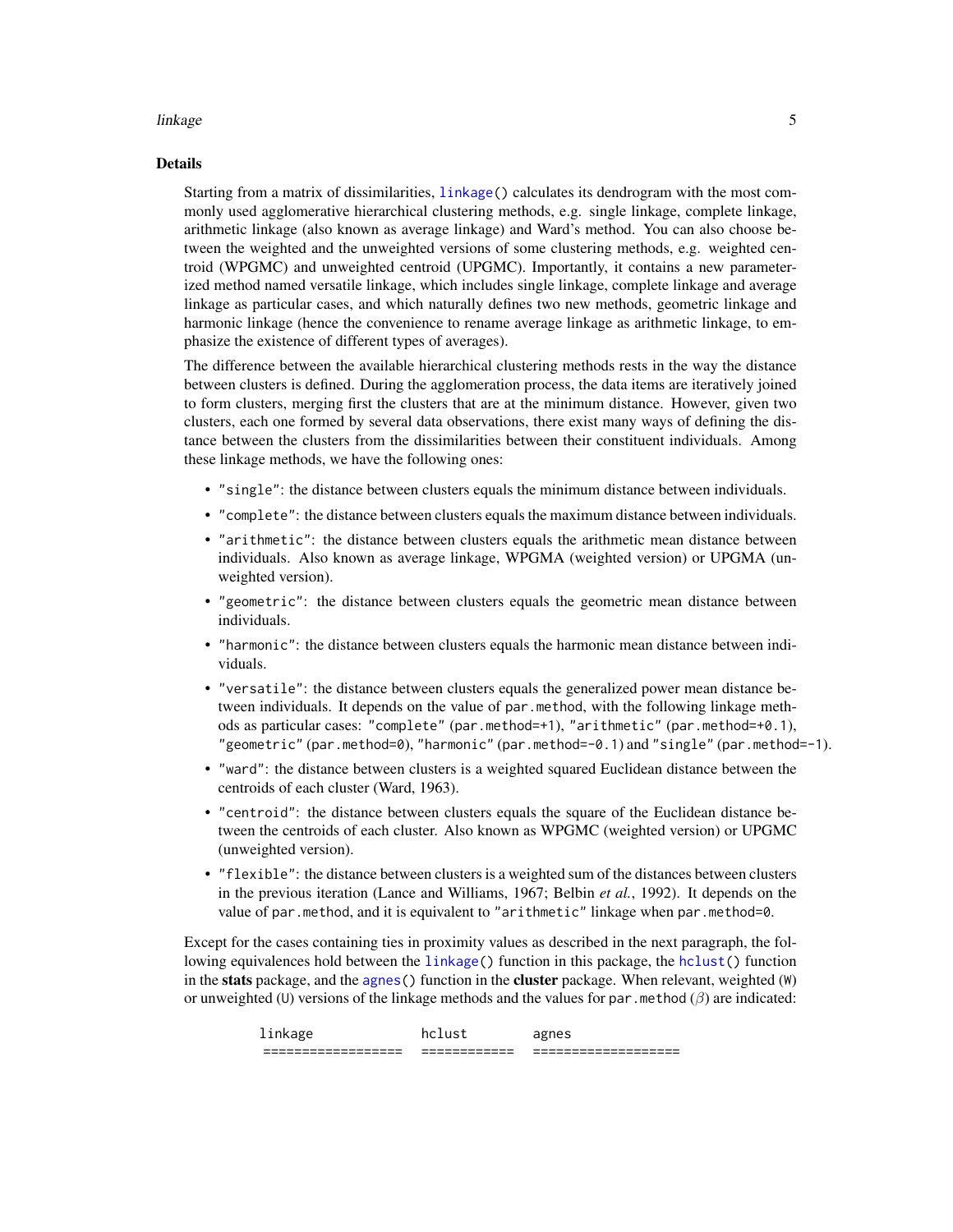#### <span id="page-5-0"></span>6 linkage block and the state of the state of the state of the state of the state of the state of the state of

```
"single" "single" "single"
"complete" "complete" "complete"
"arithmetic", U "average" "average"
"arithmetic", W "mcquitty" "weighted"
"ward" "ward.D2" "ward"
"centroid", U "centroid" --------
"centroid", W "median" --------
"flexible", U, \beta -------- "gaverage", \beta"flexible", W, \beta -------- "flexible", (1 - \beta)/2
```
[linkage\(](#page-3-1)) implements the variable-group approach introduced in Fernandez and Gomez (2008) to solve the non-uniqueness problem found in the pair-group implementations. This problem arises when two or more minimum distances between different clusters are equal during the amalgamation process. The pair-group approach consists in choosing a pair, breaking the ties between distances, and proceeds in the same way until the final hierarchical classification is obtained. However, different dendrograms are possible depending on the criterion used to break the ties (usually a pair is just chosen at random). The variable-group approach groups more than two clusters at the same time when ties occur, what always produces a uniquely determined solution. When there are no ties, the variable-group approach gives the same results as the pair-group one.

#### Value

Returns an object of class ["dendrogram"](#page-0-0).

#### References

L. Belbin, D.P. Faith and G.W. Milligan (1992). A comparison of two approaches to beta-flexible clustering. *Multivariate Behavioral Research*, 27(3):417-433.

A. Fernández and S. Gómez (2008). Solving non-uniqueness in agglomerative hierarchical clustering using multidendrograms. *Journal of Classification*, 25(1):43-65.

G.N. Lance and W.T. Williams (1967). A general theory of classificatory sorting strategies: 1. Hierarchical systems. *The Computer Journal*, 9(4):373-380.

J.H. Ward (1963). Hierarchical grouping to optimize an objective function. *Journal of the American Statistical Association*, 58(301):236-244.

#### See Also

[dendesc](#page-1-2) for descriptive measures to analyze dendrograms.

#### Examples

```
## distances between 10 cities in the US
data(UScitiesD)
```

```
## unweighted arithmetic linkage (UPGMA)
lnk1 <- linkage(UScitiesD, method="arithmetic", weighted=FALSE)
plot(lnk1, main="linkage(arithmetic, U)")
```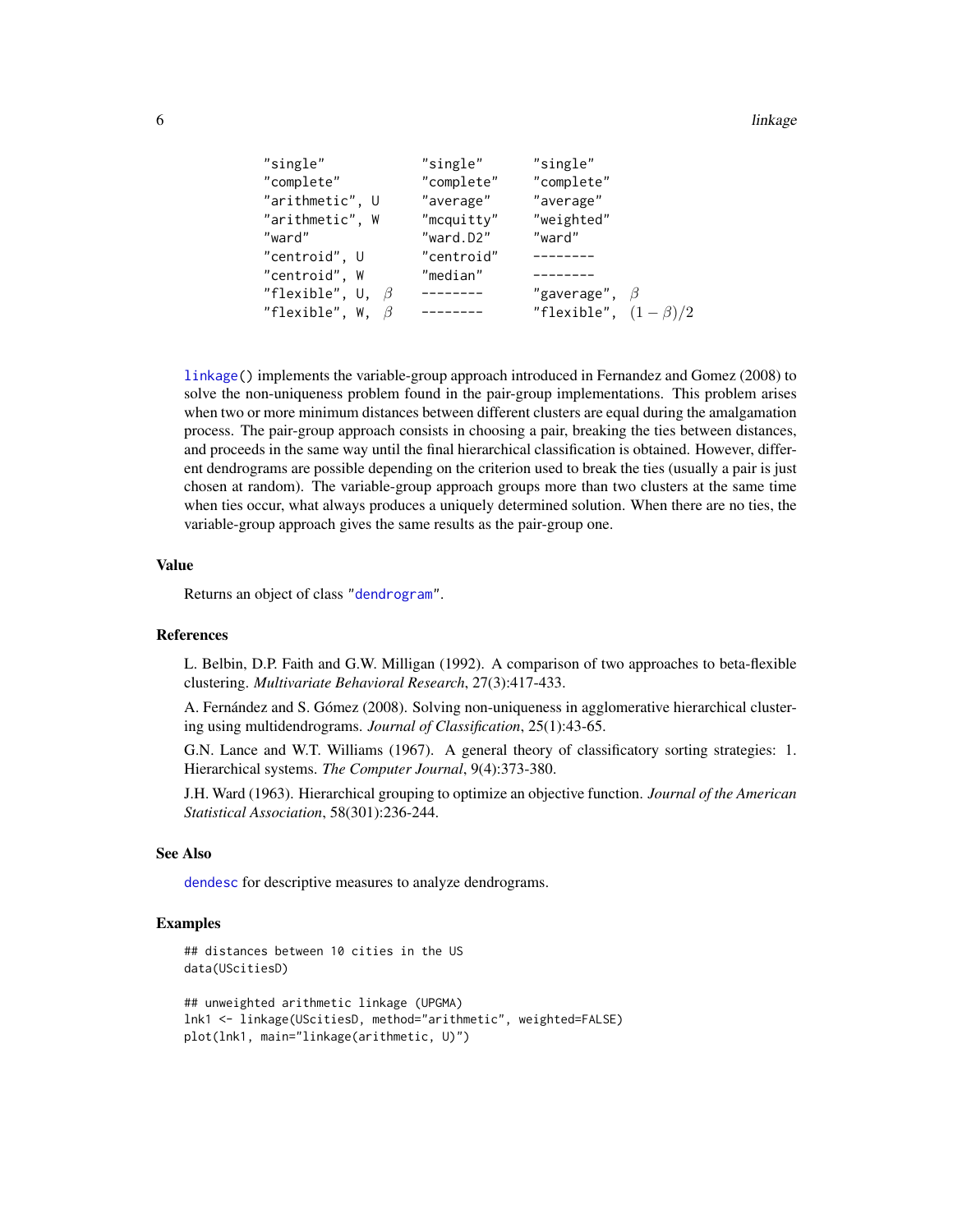#### linkage **7** and 2011 11 and 2012 12:00 the set of the set of the set of the set of the set of the set of the set of the set of the set of the set of the set of the set of the set of the set of the set of the set of the set

```
## weighted arithmetic linkage (WPGMA)
lnk2 <- linkage(UScitiesD, method="arithmetic", weighted=TRUE)
## equivalence with hclust, except for the ordering of the leaves
hcl2 <- as.dendrogram(hclust(UScitiesD, method="mcquitty"))
sum(abs(ultrametric(lnk2) - ultrametric(hcl2))) # 0
opar <- par(mfrow=c(1, 2))
plot(lnk2, main="linkage(arithmetic, W)")
plot(hcl2, main="hclust(mcquitty)")
par(opar)
## unweighted versatile linkage, with par.method=-0.6
lnk3 <- linkage(UScitiesD, method="versatile", weighted=FALSE,
                par.method=-0.6)
plot(lnk3, main="linkage(versatile, -0.6, U)")
## cophenetic correlation coefficient
cor(UScitiesD, ultrametric(lnk1)) # 0.8101937
cor(UScitiesD, ultrametric(lnk2)) # 0.8076422
cor(UScitiesD, ultrametric(lnk3)) # 0.8163286
```